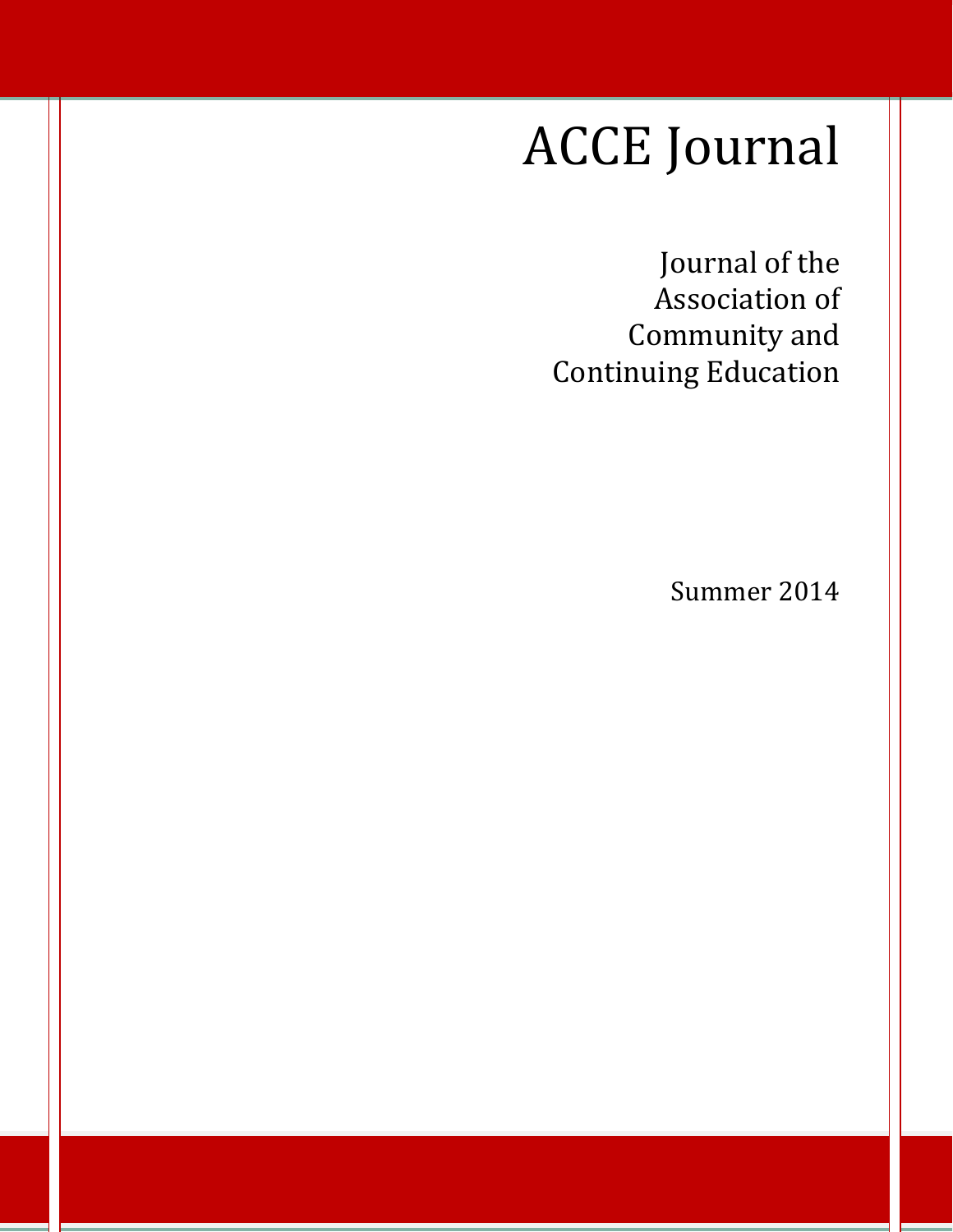#### From the President *by Valentina Purtell – ACCE President*

#### Dear Colleagues,

It has been an honor to serve as your president for the past year! For the field of noncredit education, this has been a year of unprecedented changes which will significantly impact how we do business. These are the changes which will have the potential for restoring access of adults to critical educational programs and for providing them with clearly delineated pathways to their future as college students and productive workers, so let's take the uncertainty as an opportunity.

The next year's state budget promises equalization of the CDCP rate with the credit rate. This initiative, besides bringing additional financial resources, sends a strong message of the important role noncredit instruction plays in the California Community College System. One of my colleagues had an accurate way of describing the field of noncredit education by calling it the portal to education. Indeed, noncredit programs often serve as the first encounter with academia. It's important not to cut corners and to make the first impression count!

Through AB 86, we have been granted a unique opportunity to work closely with the colleagues from the credit programs, K-12, and community partners to build a consistent, comprehensive, and effective

system of adult education. Although the work of the regional consortia is still in its initial planning stages, at the ACCE annual conference, we caught a glimpse of the types of innovative partnerships that are being developed in various regions of the state. Most importantly, we are building relationships which hold stronger and last longer than regulatory structures.

To paraphrase a well-known expression, it takes a village to educate one person. In a nutshell, this statement describes the Student Success Support Program (SSSP). The program encompasses essential elements to ensure students' reaching their goals successfully – assessment, orientation, advisement, and educational planning. The ACCE Board members who joined the statewide SSSP noncredit taskforce are working hard to design services and outcomes which will be most meaningful to the noncredit student. There is a potential for additional financial resources to help colleges implement the SSSP services.

I think you caught the drift – a storm of changes leading to amazing opportunities is the foreseeable forecast for the future of noncredit. I can't think of anyone more suited to lead us through these exciting but challenging times than Donna Burns, the incoming ACCE President. Donna's expertise, experience, diplomacy, and other leadership qualities are admired by all who had a chance to work with her. Once again, I would like to express my appreciation for the ACCE Board members. Their ability to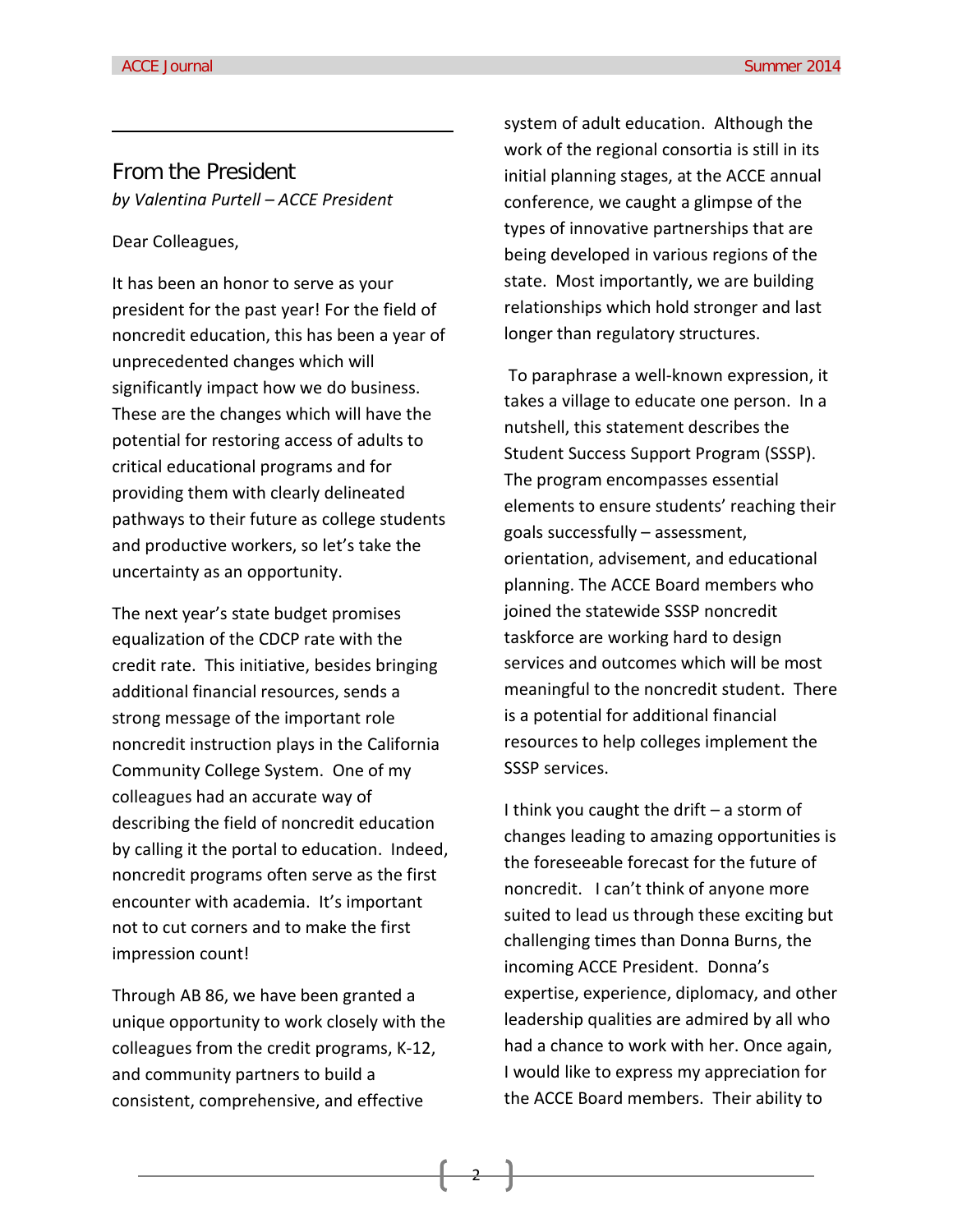juggle the responsibilities of their demanding jobs and move our organization forward is incredible. I admire their unceasing dedication to strengthening the noncredit education and their passion for what they do at their home colleges. You are more than colleagues and friends, you have become my family!

Warm wishes for a successful and productive year leading to a bright future!

Valentina

#### AB86 Work Underway; July Deliverables Approaching

*by Donna Burns – ACCE First Vice President/President Elect* 



Many ACCE members have jumped with both feet into their local regional consortium planning process for adult education. A total of 70 regional consortia of community college districts, school districts, and other partners have been formed statewide. Funds have been approved and technicalities of grant

paperwork are being finished up so that funding can be released.

In the meantime, local teams have busily engaged with Objectives 1, 2, and 4, which are due in their "in process" form by July 31 of this year. Objective 1 asks each consortium to describe for its region, in data charts and narrative form, the education and services currently provided in adult education by adult schools, community colleges, and non-district partners in each of the five program areas identified in AB 86. These five areas are ABE/ASE, ESL/Immigrant Education, Short-Term Vocational Education, Education for Adults with Disabilities, and Apprenticeship. Objective 2 asks each consortium to describe, in data charts and narrative form, the need for adult education in its region. Objective 4 asks each consortium to develop plans to address the gaps between "what is" and "what is needed" to serve the needs of adults in its region.

These objectives are described in the Regional Consortium Plan Template found in Appendix C of the Certification of Eligibility document, which can be found on the AB 86 website: ab86.cccco.edu. These documents are available to the public and should be accessed by all who work with adult learners.

The coming summer will be particularly intense as consortia finish their first draft comprehensive plans, due in October. Please continue to go to ab86.cccco.edu as the source for technical assistance, forms,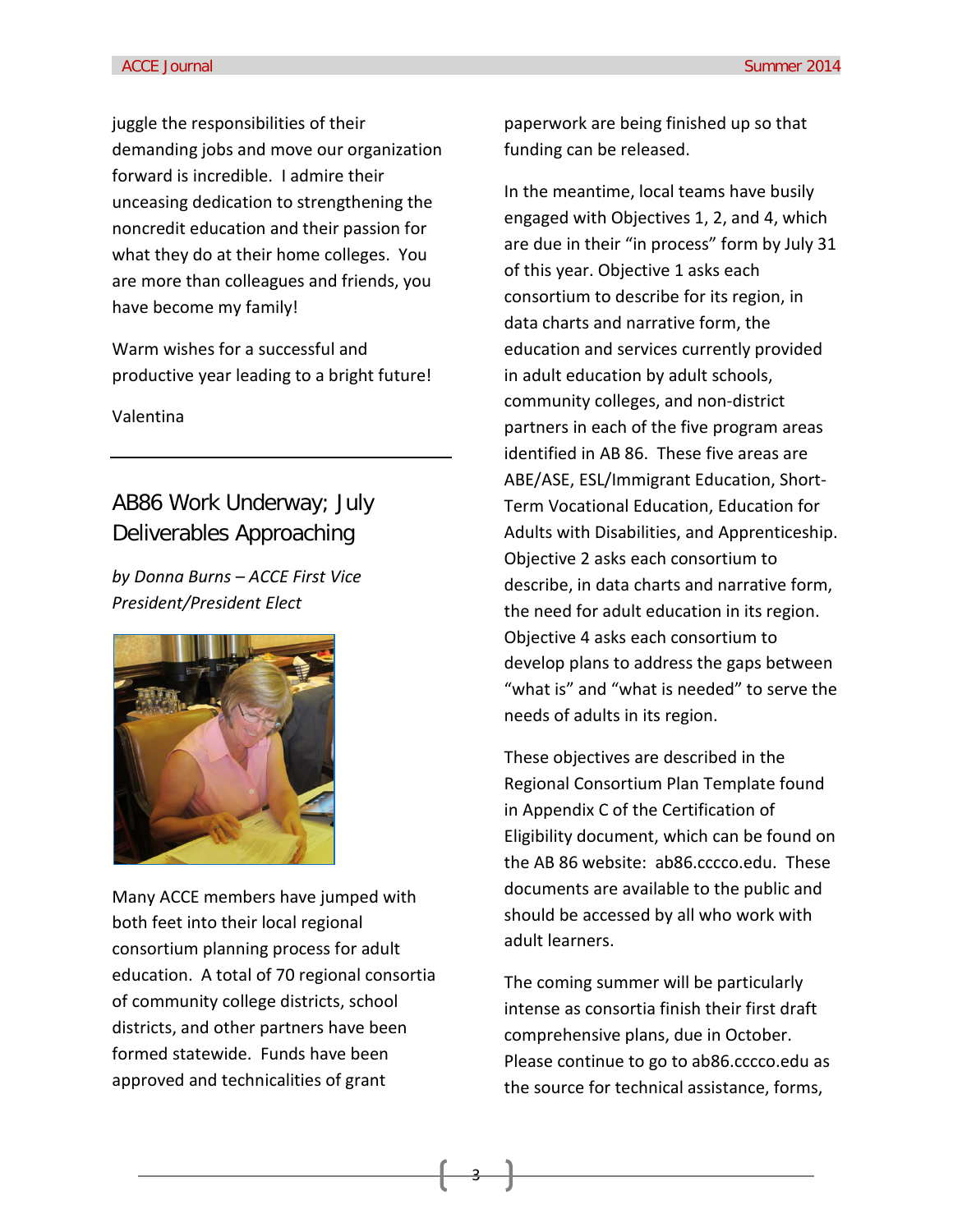archived and live webinars, and other helpful information. A number of other forums are being offered by other interested organizations throughout the state as well (just as we held a session at our ACCE conference); these may be helpful sources of ideas and discussions among folks "on the ground" who are doing the regional work.

As has been emphasized in past articles and discussions, this is a lot of work, but the potential benefits to our adult learners and educational systems are well worth the effort. Best wishes as you keep up the good work!

ACCE Membership Spotlight *by Jarek Janio – ACCE 2nd Vice President* 



Dear ACCE Members,

It is my pleasure to announce a new and greatly improved ACCE web site. Please take a look to see slides from our yearly conference, read about how you can become an officer on the ACCE Board and check membership information. You can also access presentations and other files from past events. We have created a private login tab, which we plan to use to

collect payments starting the new fiscal year. As always, please send us your comments:<http://www.acceonline.org/>

In April, I went with Valentina to the Capitol Hill in Sacramento to testify on behalf of the Academic Senate about current issues regarding AB 86, a legislation designed to create and maintain stronger linkages between adult schools and community colleges noncredit institutions. In my testimony I stated that although the timeline set by the legislature for the AB 86 is adequate, we may have to wait for the results considering the differences between the two systems and the shortage of full time faculty in noncredit. In the meantime local academic senates are to work on stronger ties with credit programs, broader implementation of progress indicators and study the existing models of service for adult students. Transition programs and professional development need to be in the center of the AB 86 planning process as well.

Also in April, with help from Valentina, Cathryn Neiswender, and Bob Pacheco from MiraCosta, we coordinated the first Student Learning Outcome (SLO) Networking group symposium at North Orange County Community College District. The event was attended by 34 faculty, researchers, SLO coordinators, and administrators from 22 colleges from throughout California. We discussed topics related to SLOs implementation, assessment, and data collection.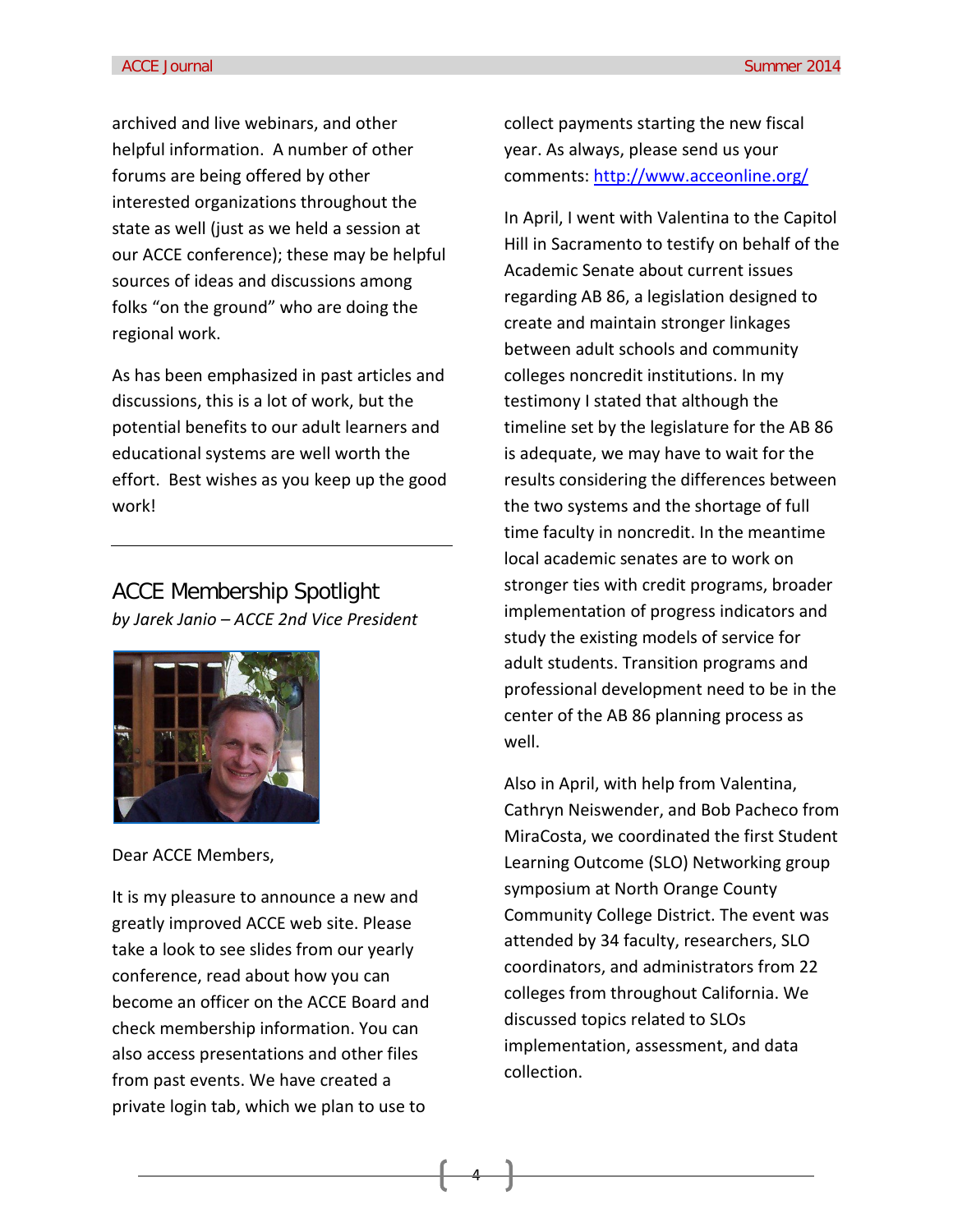As this year is winding down, I wish you all great summer.

Jarek

# MEMBERSHIP MATTERS

#### **What you gain from ACCE membership**

- Representation at the regional, state and national levels.
- A quarterly newsletter, statewide college and membership directory, discount rates to attend both regional workshops and the annual conference.
- Legislative liaison and analysis.
- Affiliation with other professional organizations.
- Support and mentoring from an experienced network of professionals.

You can inquire about ACCE membership at: [http://acceonline.org](http://acceonline.org/) . Cost for this year's membership remains unchanged: \$60.00 per year per person, but if there are three or more people from the same site, the membership fee drops to \$53.00 per person.

#### Noncredit SSSP Workgroup Begins

*By Liza Becker – ACCE Continuing Education Council Leader*

I am happy to report that the Chancellor's Office has formed an ad hoc workgroup to review the Student Success and Support Plan (SSSP) and make recommendations for a funding formula. The implementation for credit SSSP begins in fall of 2014, with some districts piloting this summer. Noncredit is currently in transition and projected to implement a new SSSP formula in 2015-16 (SSSP Funding, Guideline, pp. 7-8). ACCE has been anxiously waiting to establish the group so we can provide input such critical aspects as core services, funding formula, and data elements that are specific to noncredit policy and issues.

The primary responsibilities of the advisory committee includes developing an SSSP noncredit funding formula, revising and updating the plan, and reviewing MIS reporting areas in order to make the necessary edits. Chris Graillat, who is from the Student Services and Special Programs division of the Chancellor's Office, is spearheading the committee's formation and initial stages of planning.

The team's membership constitutes a crosssection of noncredit program representatives, several of them members of ACCE including co-chair Vaniethia Hubbard from SCE NOCCCD representing SSSP Advisory, Julia Vercelli from Santa Ana College representing counseling faculty, Brian Ellison from San Diego CCD representing CIOs, Mia Ruiz from Cuesta CCD representing CCCMPA, Jasmine Ruys from College of the Canyons representing Registrars & Admissions Officers, and yours truly (Liza Becker) from Mt. San Antonio College representing ACCE.

We all welcome your input, just as you may have provided it at the 2013 ACCE fall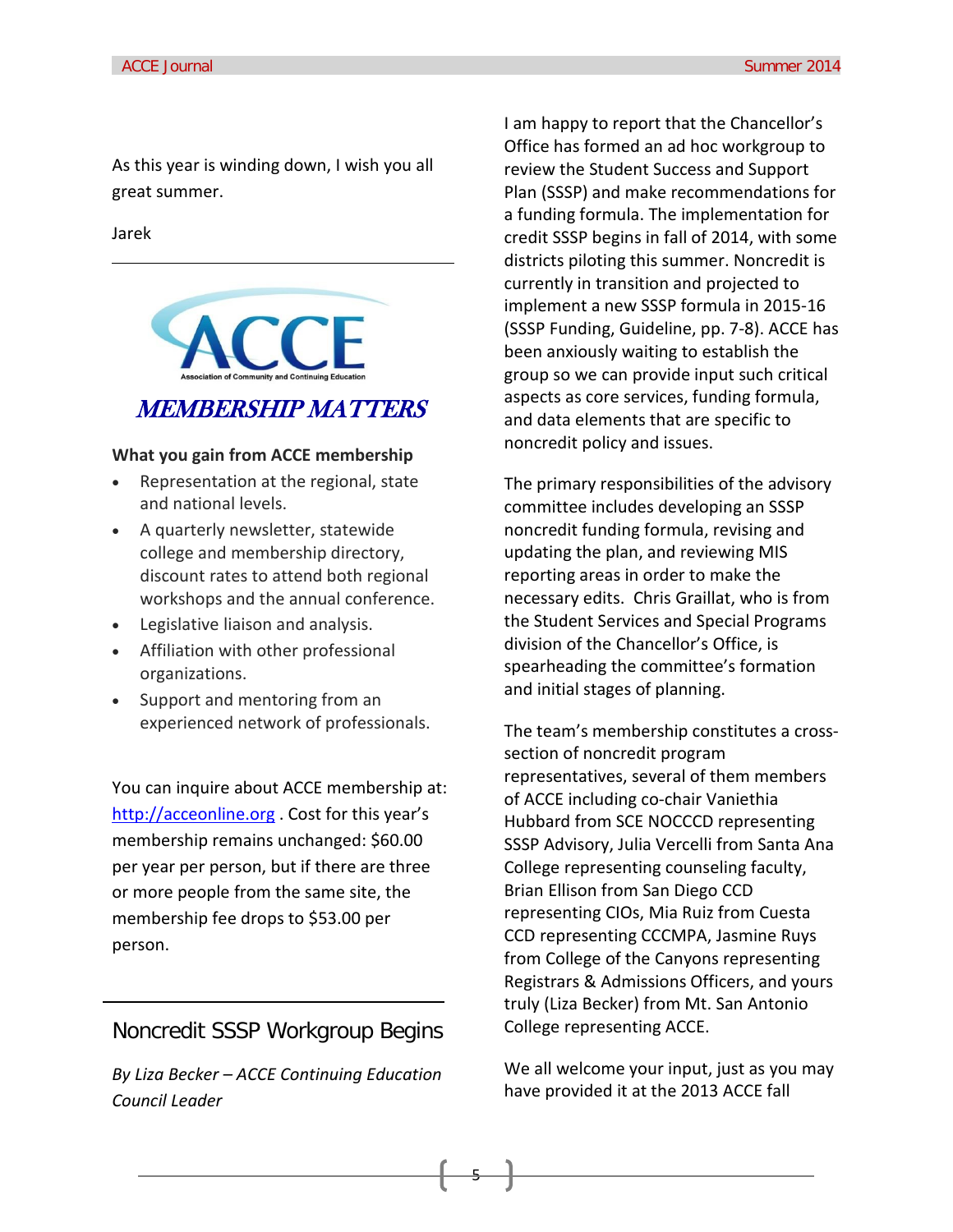workshop, when Anna Garza and Vaniethia Hubbard facilitated a conference call session with Dr. Deborah Sheldon from the Chancellor's Office. The questions and themes that emerged during that session are helping to guide the coming discussions, which are scheduled to begin in July.

We will continue to solicit your input as the committee is charged with specific tasks to address the issues and policy. If you have any issues or concerns that you would like to provide in advance, please do not hesitate to contact me at [LBecker@mtsac.edu](mailto:LBecker@mtsac.edu) / 909-274-5233, or any of the other ACCE members on our task force.



Community Education Intensive English Program *By Trudy Dellimagine* 

The Intensive English Program (IEP) at Cerritos College Community Education is an innovative program designed for international students who want to develop the language skills they need to begin their academic studies in the United States. The IEP is a unique collaboration of various Cerritos College departments, including, Community Education, the Office of International Student Services, the Office of Career and Assessment Services, and instructional divisions.



Students will study English in a studentcentered environment where they will be fully immersed into the English language and American culture. Each session of the Cerritos College's IEP is eight weeks in length (2 months) and provides over 20+ hours of Intensive English language training each week. Upon entering the program, students will be assessed and then assigned into a group (level 1 or level 2/3). Classes are held Monday through Thursday each week, and instruction is customized to student's levels – students are taken from where they are at with the English language and are helped to effectively learn quickly how to improve their writing, reading, grammar and speaking abilities. Students are also provided other opportunities outside of the classroom to practice what they are learning, such as field trips and conversation time with American students.

Throughout the time of the program and upon the initial registration of the student, the IEP at Cerritos College provides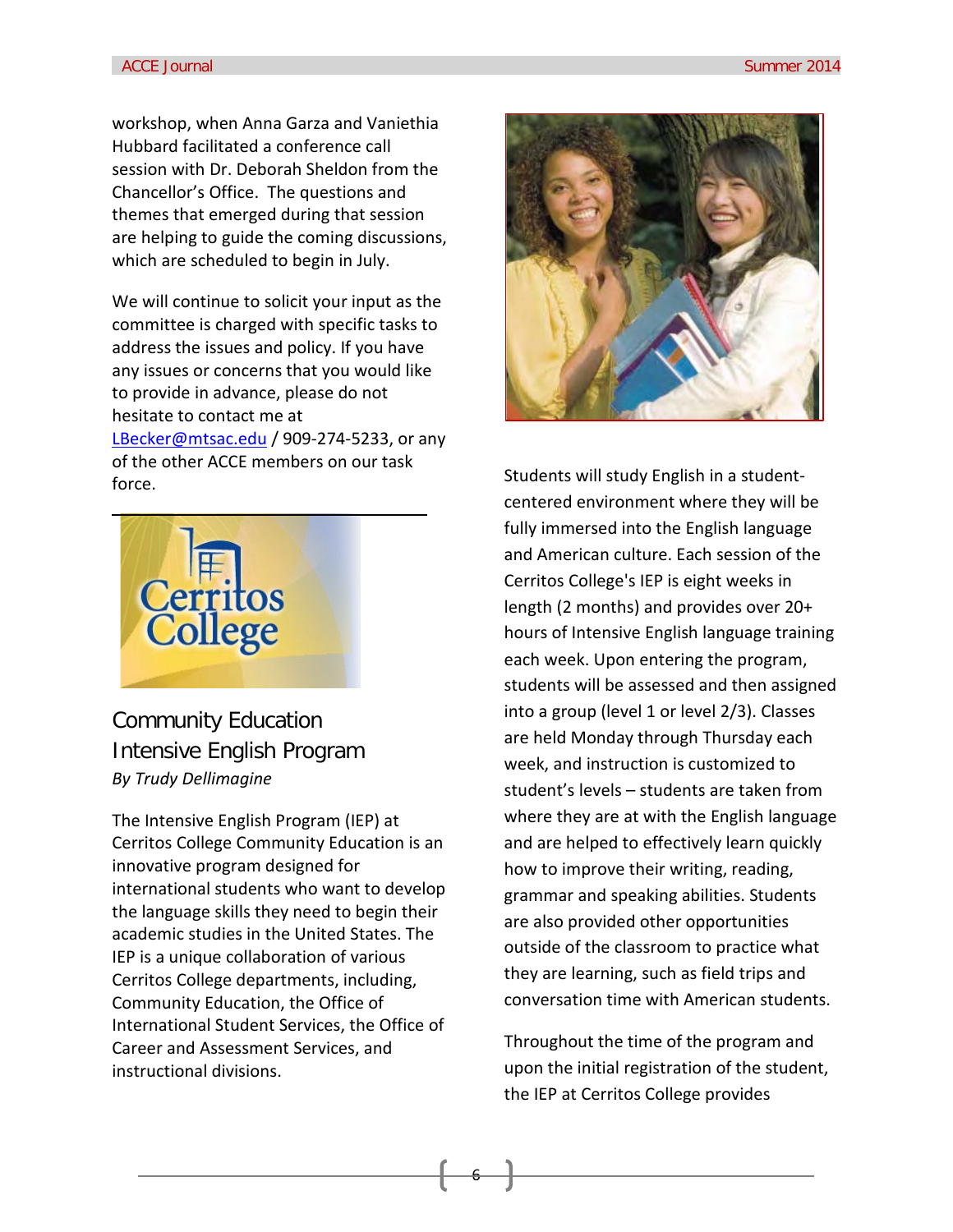personalized attention and support to all student participants. Class sizes are small, so that students get individualized help from instructors. The International Student Center staff and the Community Education staff are available to assist students from the moment they join the program - helping during their studies with Cerritos College, and making the student transfer to the credit program at Cerritos College or another transfer school easy. Cerritos College Community Education staff is available to the student every step of the way!

Cerritos College's highly qualified faculty and staff are dedicated to making the student's learning and cultural experience rewarding. Upon successfully completing the IEP, the students will have the opportunity to transition into their major field of study at Cerritos College and then later transfer to a University of California (UC) or California State University (USC) or any university of their choice.

The IEP program is ALL-INCLUSIVE. For the program cost students receive course tuition, 20+ hours of direct instruction per week, assessment testing, orientation, all books & class materials, use of the language lab, access to other school resources (such as the library, supplemental language workshops, tutors, etc.), a field trip, and a certificate of completion. Student applications are accepted before each session begins. For more program information and costs, visit the Cerritos College Community Education website at [www.cerritos.edu/isc.](http://www.cerritos.edu/isc)



Forward Thinking: What's Next For Community Education? *An Interview with Nihal Parthasarathi, Founder of CourseHorse By Michael Hegglund*

As we look out at the sweeping changes taking place in both K-12 and higher education, new standards and platforms are emerging to create greater efficiencies in how we operate.

- In K-12 nationally, the shift to Common Core is designed to create a comprehensive set of academic standards in Language Arts and Math to ensure we have a uniform way of measuring what young students know.
- For those working in adult education in California, AB86's primary goal lies in regionally unifying adult schools and community colleges to create streamlined learning pathways for students to move through more easily.
- Recently, the State of California awarded a \$16.9M grant to Foothill-De Anza and Butte-Glenn Community College Districts for the development of a statewide online learning portal that would offer credit-based courses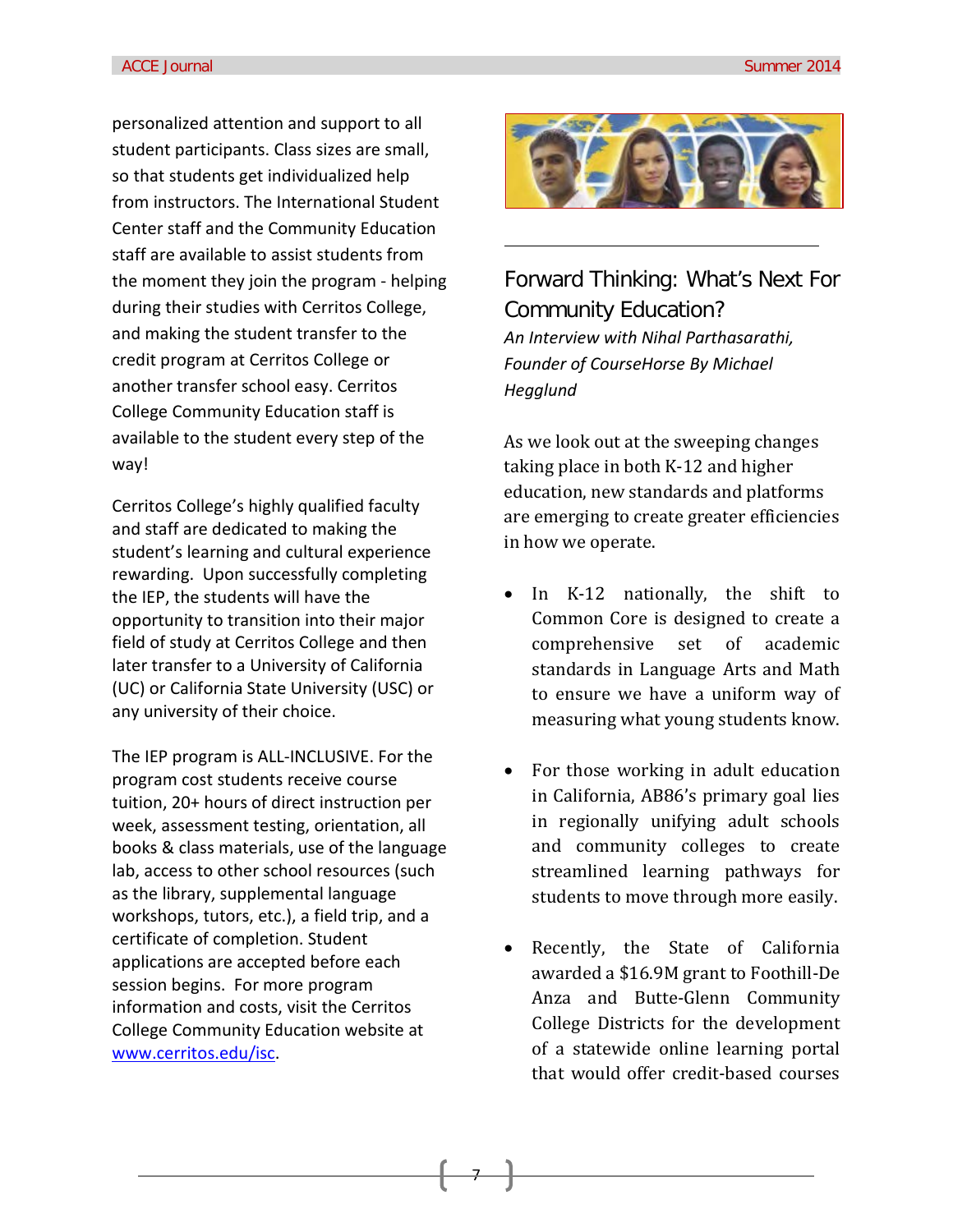and programs through a common course management system.

At the core of these initiatives, we are witnessing a dramatic transformation. While K-12, adult schools, and colleges will continue to be distinctly local in terms of the communities they serve and programs they offer, the potential exists for a level of connectedness we've never seen before through the use of shared standards and learning platforms. If these trends offer a window to the future, what might this hold for community education professionals as we begin to imagine what we'll look like moving forward?

I recently asked **Nihal Parthasarathi, Founder of CourseHorse***,* an educational technology company whose platform is designed to help enrichment education providers fill seats and connect students to local classes, for his thoughts on lifelong learning, the future of education, and the challenges/opportunities ahead:

#### **Q: What does lifelong learning mean to you? What was the most recent class you took?**

A: I'm a big believer that people can and should be consistently improving themselves over time, and lifelong learning represents a clear and direct path towards continuous personal and professional improvement. For working professionals, lifelong learning is a way to advance in existing careers or to build new skills to transition into new professions. For recreational learners, it

offers the chance to discover new passions, or to hone skills in existing pursuits. Focused, supported learning serves an important purpose in everyone's life -- it represents the power to help us discover the best of ourselves.

Most recently, I took a web design class at a continuing education department at the City University of NY (CUNY) Community College. I don't come from a computer science background, but working in the technology field, I collaborate with our engineering team on a regular basis. This class has enabled to me ask better questions and develop clearer expectations, making me better at my job.



**Q: What do you see are some of the more relevant technology trends that have the potential to impact how we as community education programs operate?**

A: The Continuing Education industry is operating within a period of significant change. Technology has impacted almost every aspect, from the class structure and delivery model to student acquisition. The most disruptive technology trend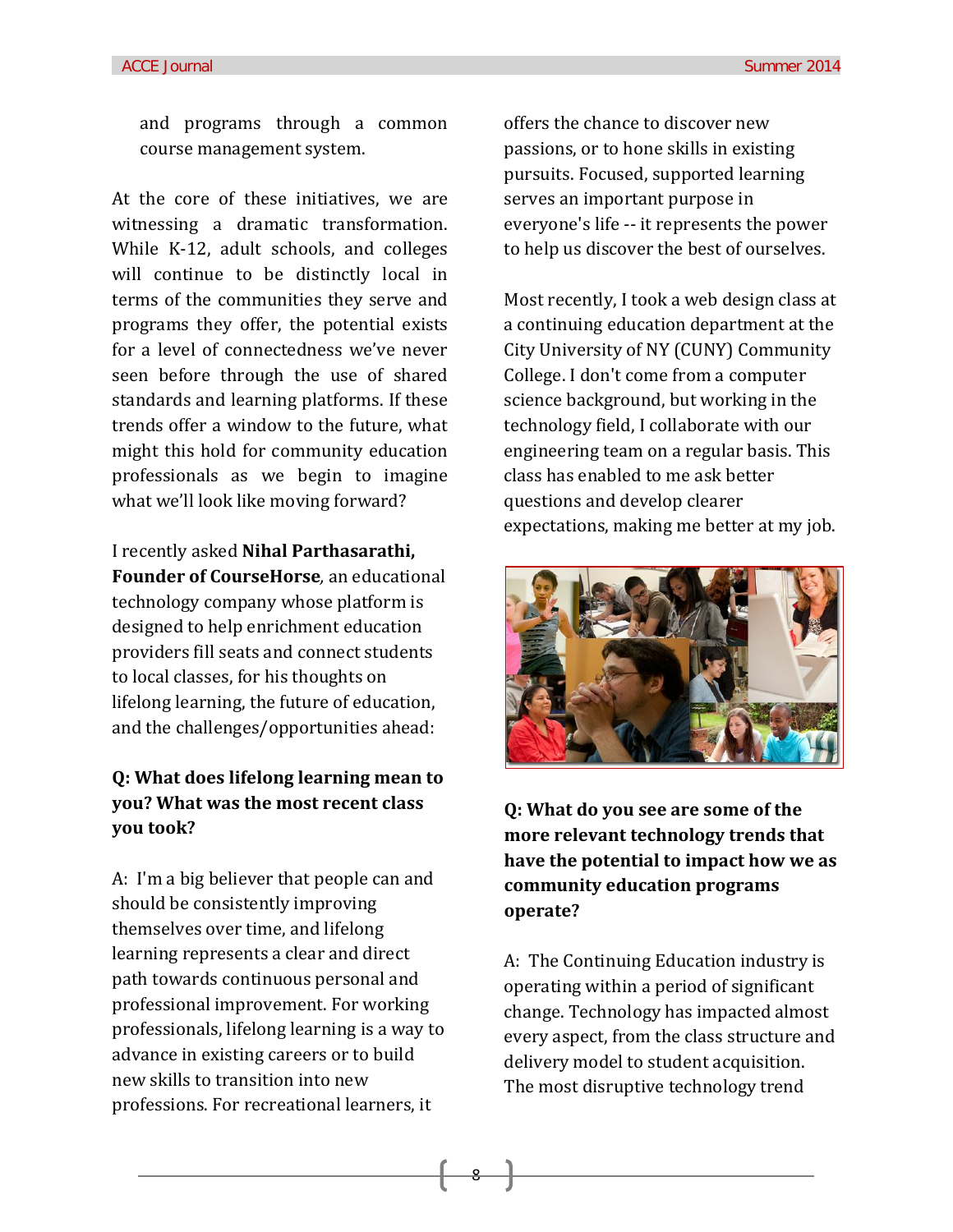facing continuing education is the advancement of online courses, whether self-paced courses that students can take on their own, or live-online classes that connect students and instructor remotely. That said, I firmly believe that while online education will become an increasingly important part of the overall mix, a very healthy and thriving future exists for high-quality in-person education. In our research, we've found that a majority of students continue to prefer in-person learning for a few key reasons: it leads to higher levels of followthrough, increases valuable and unpredictable face-to-face interactions between instructors and students, and delivers a community-based, social experience that can only come in-person.

A second important trend is the proliferation of easy-to-use online tools that simplify day-to-day operations and allow CE providers to more efficiently utilize their limited time. Nearly every manual task now has an inexpensive online tool that can help. From modern email service providers that help you manage and segment your email lists, to low-cost teacher timesheet and tracking tools and easy invoice generation and management suites, education professionals have myriad web and mobile apps at their disposal. Investing a little time to identify third party services that can help creates more hours in the day, which is critical for small departments.

The availability of these tools underlies the third major trend -- accessibility of data. The most successful education professionals we work with are increasingly making decisions based on data. For example, by analyzing not only which classes students are enrolling in, but also which ones they are clicking on and not signing up for, administrators can get to the core of what drives enrollment and determine the lifetime value of a particular student. We've found that simple changes in schedule, location and even image choice can have a surprisingly dramatic impact and the web-based environment we now operate within allows this data to be collected, analyzed and acted upon.

**Q: So much of the current news cycle is dominated by how online learning will 'democratize education' by reducing cost which, in turn, will result in greater levels of access for students. Your online platform, though, seems to take a different approach by working with schools directly to create a shared marketplace to connect students to local on-campus classes. What is your vision for democratizing education?**

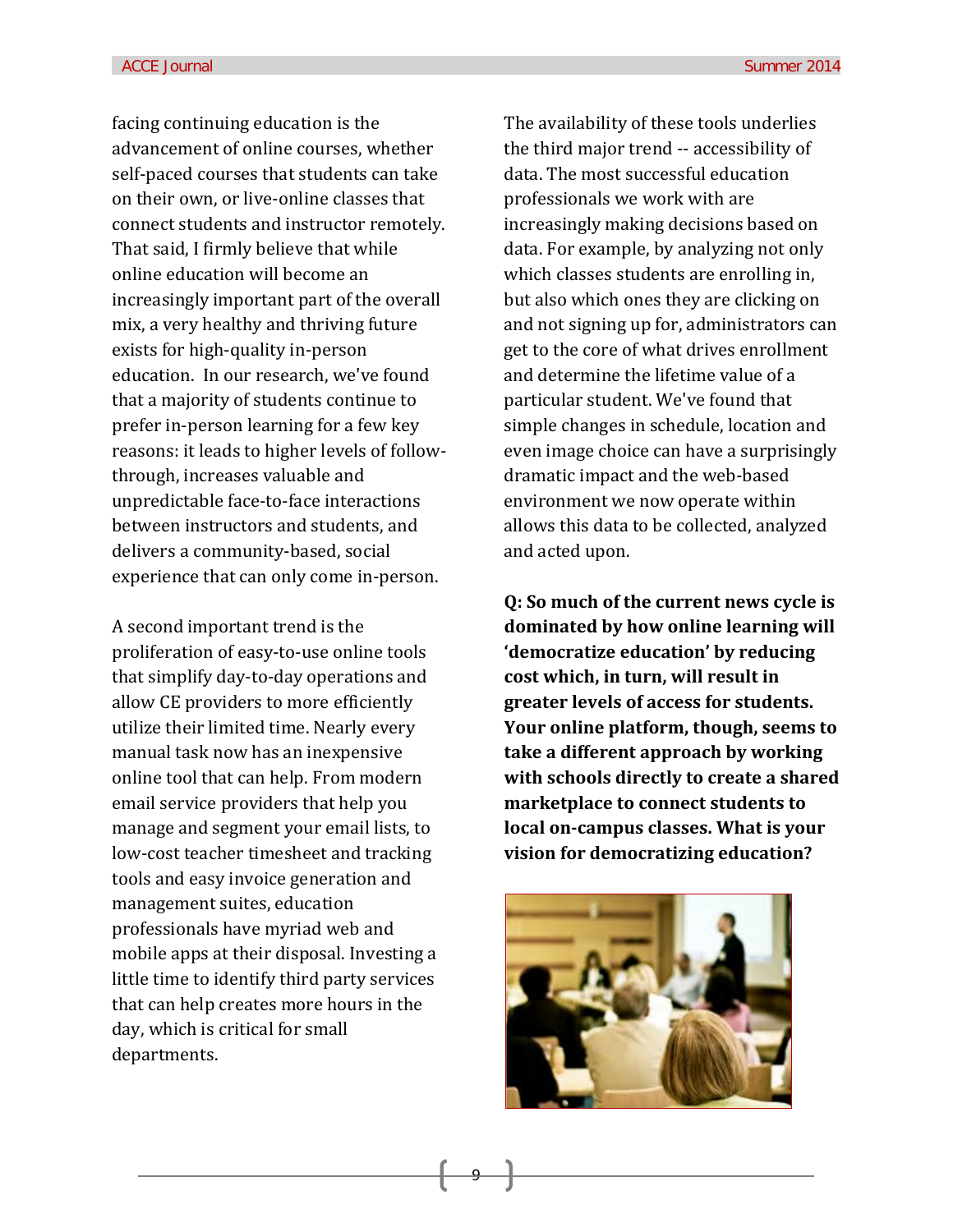A: For me, democratizing education means providing people with a clear and robust picture of the education options available to them so that they can make an informed decision based on their personal needs and selection criteria. As the ROI of traditional undergrad and graduate degree programs becomes increasingly nebulous, we expect more and more interest in shorter duration, practical skills-based classes -- the very type that CE providers are market leaders in.

Online education is certainly exciting in its promise to increase access to coursework and to improve the quality of the education by providing complementary tools for classroom courses. However, there is still quite a bit of progress to be made for these programs to be considered true alternatives. For all of the excitement around online education (and MOOCs in particular), the growth rate for online education has dropped to its lowest rate in a decade. Research has shown that while many students have successfully started an online class, the vast majority of MOOC students (around 90%) don't finish the class, and around 80% already have college degrees, which calls into question the ability of these programs to truly reach new audiences.

One trend I am particularly optimistic about is the hybrid model that combines the online and offline worlds. Though these programs are also still in their infancy, they present an exciting

opportunity to take advantage of the best of both online and offline education.

**Q: Many community education programs have extremely limited marketing budgets, and those dollars are often consumed by producing a print catalog that drives enrollment. What kinds of cost-effective strategies can we employ that complement what we already do and open our programs to new audiences?**

A: While marketing budgets for CE institutions are small, expectations and competition are high, making the need for effective marketing more important than ever. Most CE providers we work with still spend the majority of their marketing budget on print catalogs, though they are increasingly reducing spend in favor of digital alternatives that offer more transparency into the ROI of their spend and efforts.

We believe that the best forms of marketing are clear, transparent and performance-based. Why spend money on something if it's impossible to clearly identify whether it's working or not? At CourseHorse, we've built our business around this core belief and have introduced a model for CE providers to increase enrollment with no out-ofpocket expense or design/production burden.

One important recommendation we make to many CE providers is to view their unsold seats as a valuable marketing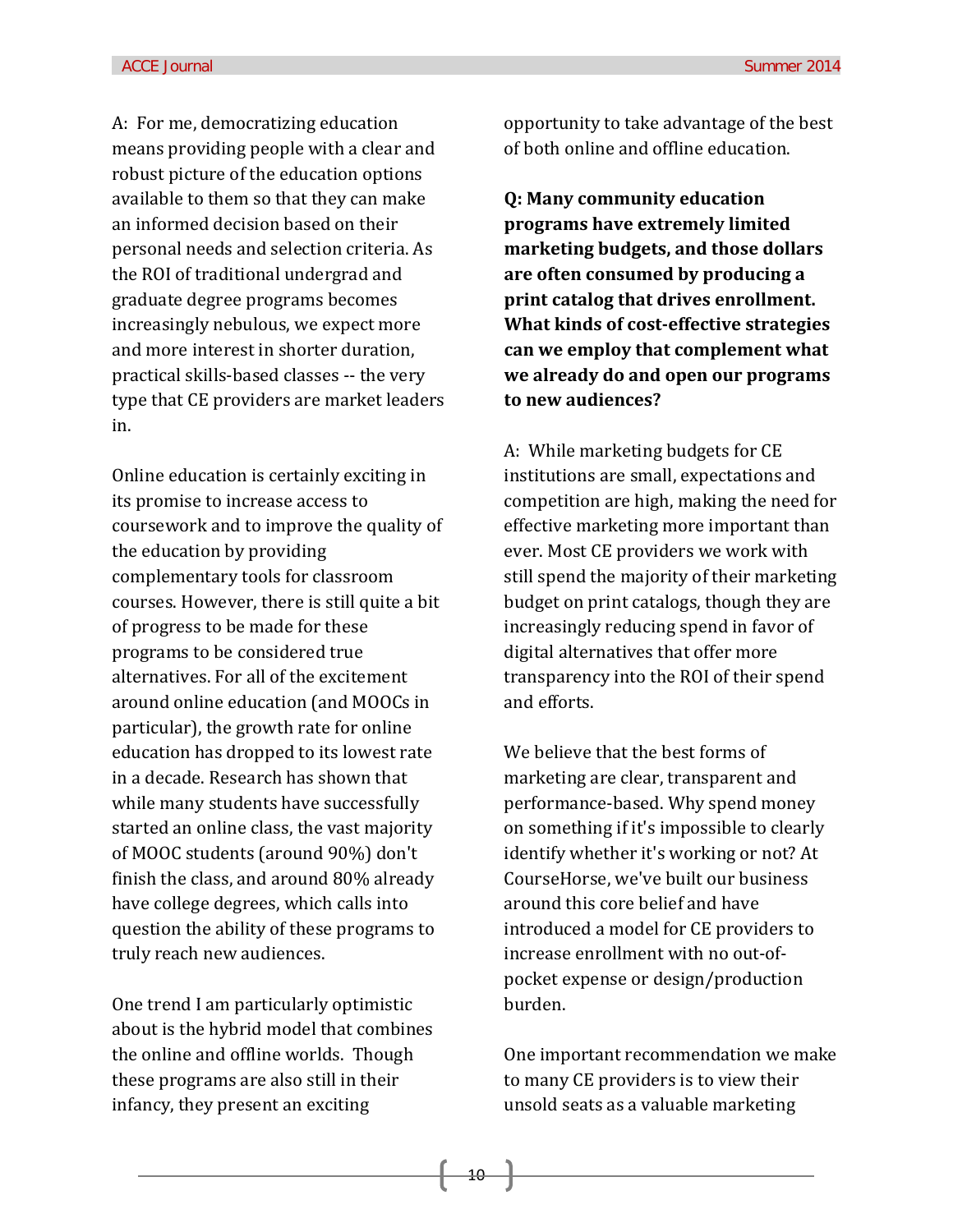resource. Most CE providers we've spoken with are running their classes at 60-70% capacity. The incremental cost of hosting additional students is low, yet those empty seats can be used to generate additional exposure for your programs. Examples include using empty seats to reward frequent students, or attracting local writers and bloggers who can help get the word out about your programs.

In addition, we recommend that CE providers maintain a waitlist for every class as well as a 'wishlist' function on their websites to allow students to identify classes of interest. We've found that the most common reason prospective students don't take a class is that the schedule doesn't work for them, even though they're still very interested in the program. Use this opportunity to capture their email address, segment them into a relevant email list and remarket to them until schedules align.

**Q: How can emerging technology platforms, such as CourseHorse, help give us real-time insights about our students and class trends that would allow us to make quicker, more informed decisions?**

A: In our conversations with our schools, the most common questions we receive revolve around programming selection. Deciding which classes to offer, when, and how to price them is an incredibly difficult challenge when CE providers don't have enough data available to them.

This is where data from resources like CourseHorse can be instructive. Aggregating data from thousands of schools and millions of students across the country helps identify meaningful trends and insights that can help CE providers develop the best possible programming for their communities. Useful reports that we provide freely to our partner schools can help them understand the seasonality of course categories, local popularity of specific subjects, best time and day or week to run a class, and pricing sensitivity.



**Q: What piece of advice would you give to community education professionals when it comes to adopting new technologies?**

A: The sheer quantity of new technologies available to CE professionals can be overwhelming, yet the stakes have also never been higher. For CE departments to not only survive but flourish, providers should embrace new technologies and view them as exciting opportunities to deliver a better education to more students than ever before.

The most successful educators we work with have fostered a flexible and iterative culture of experimentation. Hiring staff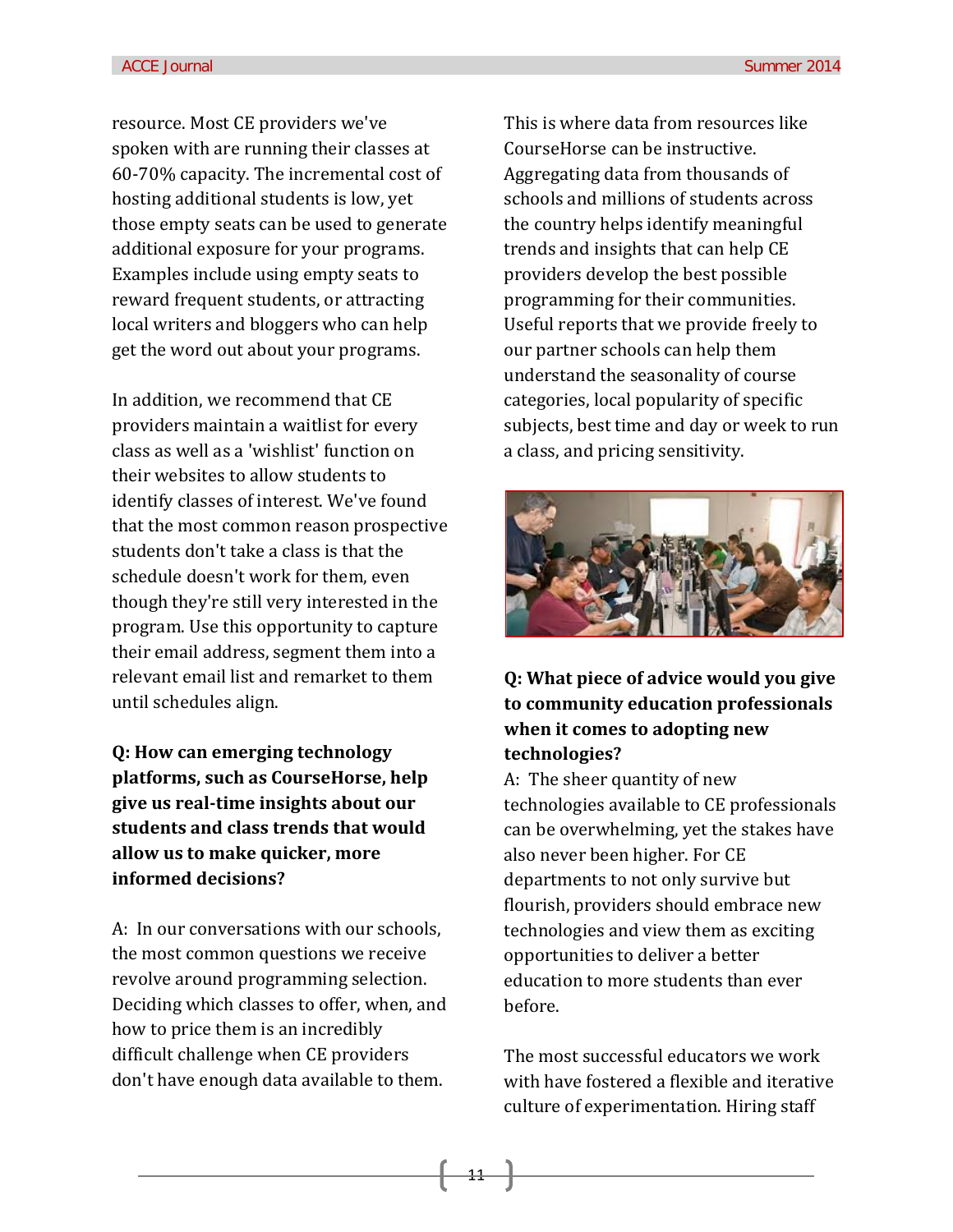that are comfortable with technology is important, but so is creating an environment that expects and rewards trying new things responsibly. Each new semester should bring new efforts that have the potential to move your institution forward.

In adopting any new technology, CE providers should be very clear from the outset what the goals and key performance indicators are for the effort, so that they can evaluate its success. Fortunately, many of these new technologies focus on providing the data and measurement needed to make the informed decisions that are best for your department. When new efforts prove effective, double down on them; when they fail to meet expectations, understand why and consider other options. At CourseHorse, we embrace a culture of 'failing fast' so that every new thing we try, whether successful or not, has a clear and actionable outcome that teaches the company about how best to move forward.



### **SANTA ANA** COLLEGE



#### Bi-Annual Student Leadership **Conference**

The bi-annual Leadership Conference was held May 21<sup>st</sup>, 2014 promoting student participation and providing workshops and information on leadership skills and educational opportunities. The main goal of this conference is to provide transitional information, hope, inspiration, and educational opportunities to the audience.

"We did it again!" the Student Development Program Coordinator, Robin Storti said, "We had a wonderful turnout at our Biannual Leadership conference. We had attendance of 270 people at Phillips Hall on the Santa Ana College Campus on May 21 $^{\rm st}$ 2014. The Conference is open to the public but is mainly attended by students from SACSCE and SAC students (in the last year we have also had student from Lincoln Center attending)."

The Conference is facilitated by the Leadership students (students in the white t-shirts in the photos) as part of the curriculum of the Leadership Basics class offered at SACSCE (Santa Ana College School of Continuing Education) each semester. Each conference has a keynote speaker and ends with campus tours of Santa Ana College. It is an opportunity for students see the possibility of the next step no matter where they are in the process.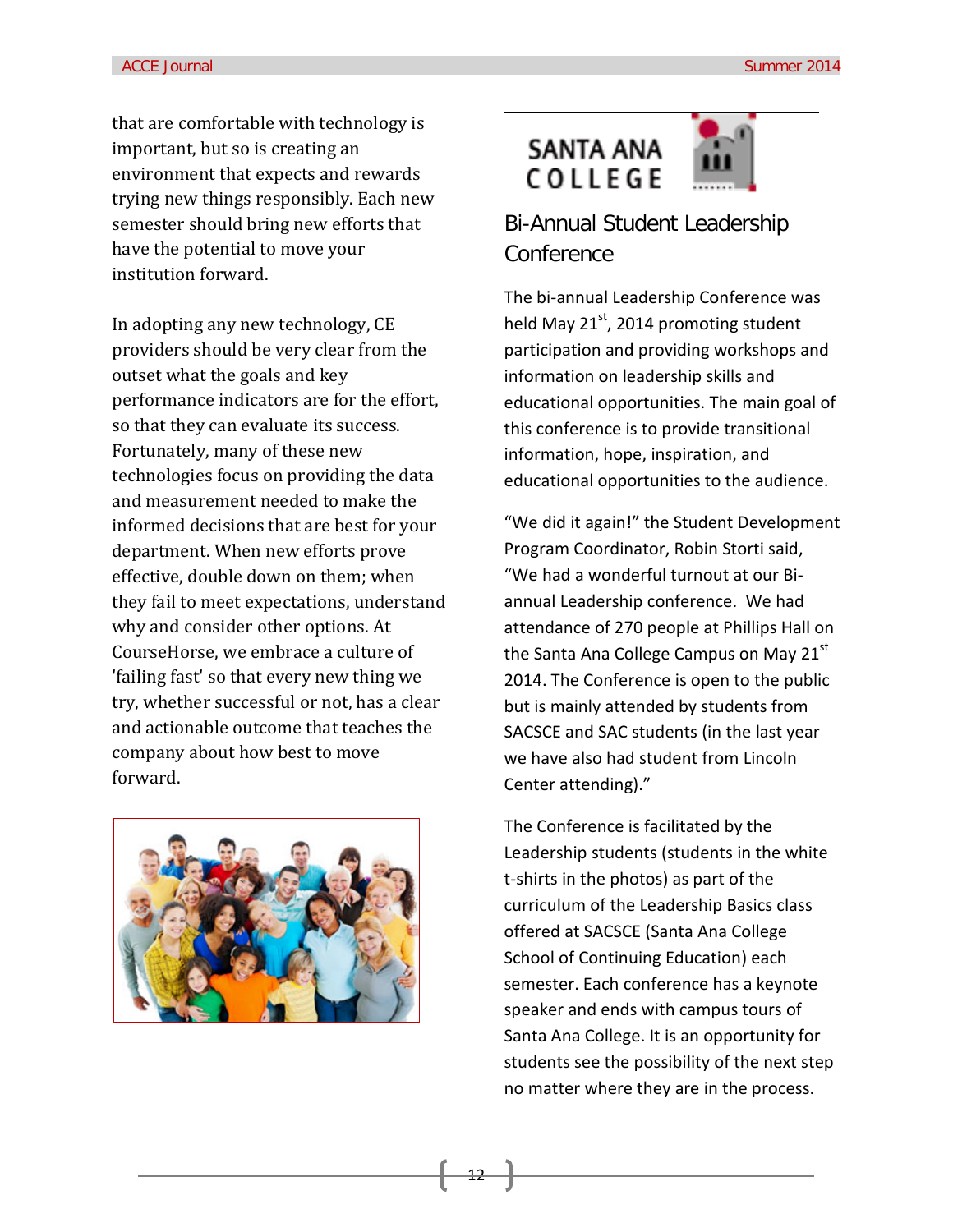#### Pictures of Spring 2014 Leadership Conference!

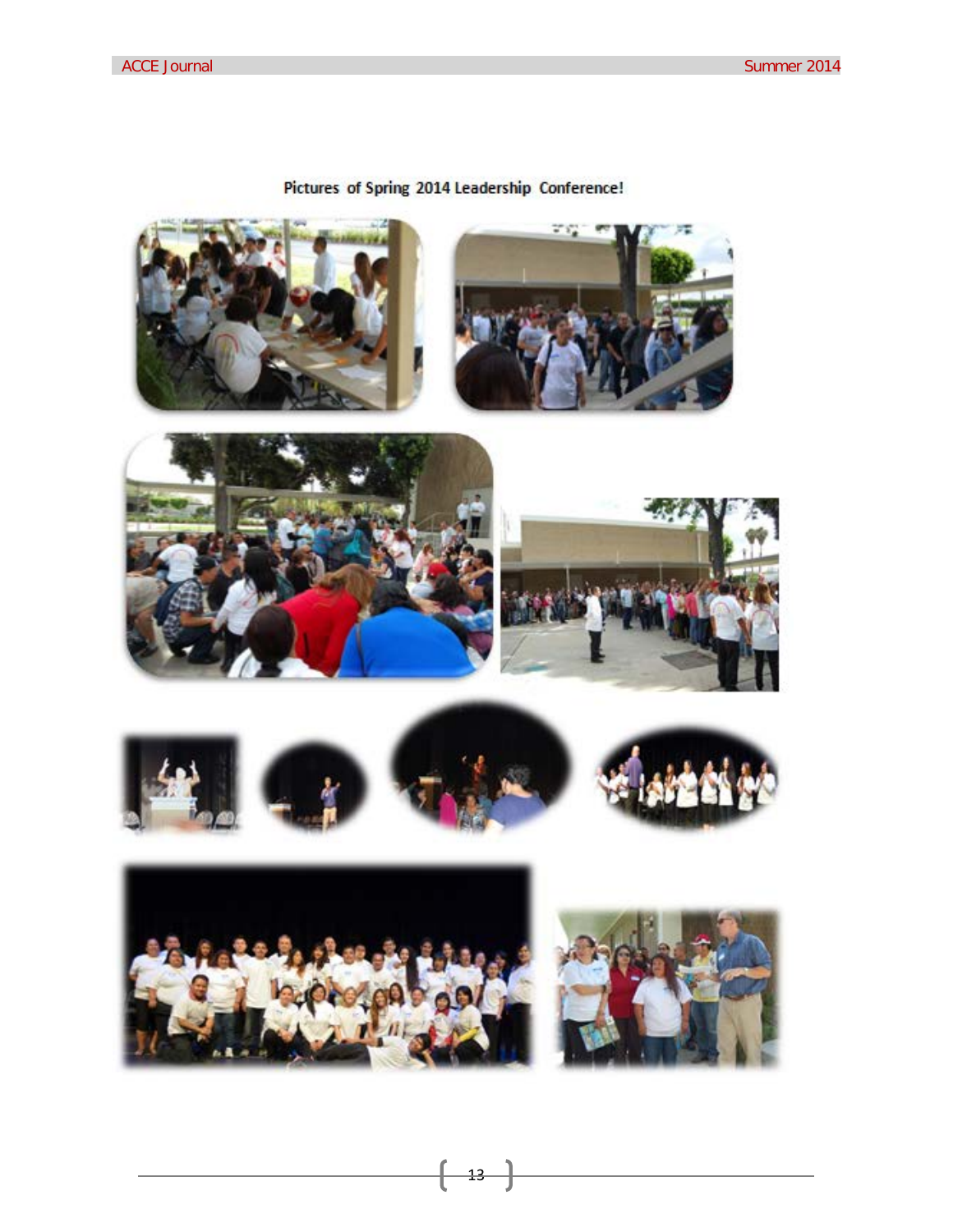#### **Association of Community and Continuing Education Board:**

#### **President**

Valentina Purtell North Orange County School of Cont. Ed., Cypress Center Phone: (714) 484-7100 [vpurtell@sce.edu](mailto:vpurtell@sce.edu)

**Past President** Erica LeBlanc Santa Monica College Phone: (310) 434-4227 [Leblanc\\_erica@smc.edu](mailto:Leblanc_erica@smc.edu)

#### **First Vice-President / President-Elect** Donna Burns

Mt. San Antonio College Phone: (909) 274-5230 [dburns@mtsac.edu](mailto:dburns@mtsac.edu)

**Legislative Analyst** Vacant (Retired)

#### **Second Vice-President, Membership**

Jarek Janio, Ph.D. Santa Ana College/Centennial Education Center Phone: (714) 241-5773 [Janio\\_Jarek@sac.edu](mailto:Janio_Jarek@sac.edu)

#### **Treasurer**

Bob Parker San Diego Continuing Education Phone: (619) 388-4884 [bparker@sdccd.edu](mailto:bparker@sdccd.edu)

#### **Secretary/Historian**

Mary Walker Santiago Canyon College, Orange Education Center Phone: (714) 628-5974 [walker\\_mary@sccollege.edu](mailto:walker_mary@sccollege.edu)

#### **ACCE Journal Editor** Graciela Vasquez Cerritos College Phone: (562) 860-2451 ext. 2490 gvasquez@cerritos.edu

#### **Chancellor's Office ACCE Liaison**

Jackie Escajeda CCC Chancellor's Office 1102 Q Street Sacramento CA, 95814 Phone: (916) 327-2066 [jescajeda@cccco.edu](mailto:jescajeda@cccco.edu)

#### **Council Leaders**

**Community Education Council Leader** Betty Sedor El Camino College Phone: (310) 660-3593 Ext: 6466 [bsedor@elcamino.edu](mailto:bsedor@elcamino.edu)

#### **Continuing Education Council Leader** Liza Becker, Ed.D.

Mt. San Antonio College 1100 N. Grand Ave. Walnut CA, 91789 Phone: (909) 274-5233

Mia Ruiz Cuesta College 2800 Buena Vista Dr. Paso Robles, CA 93446 Phone: (805) 591-6270